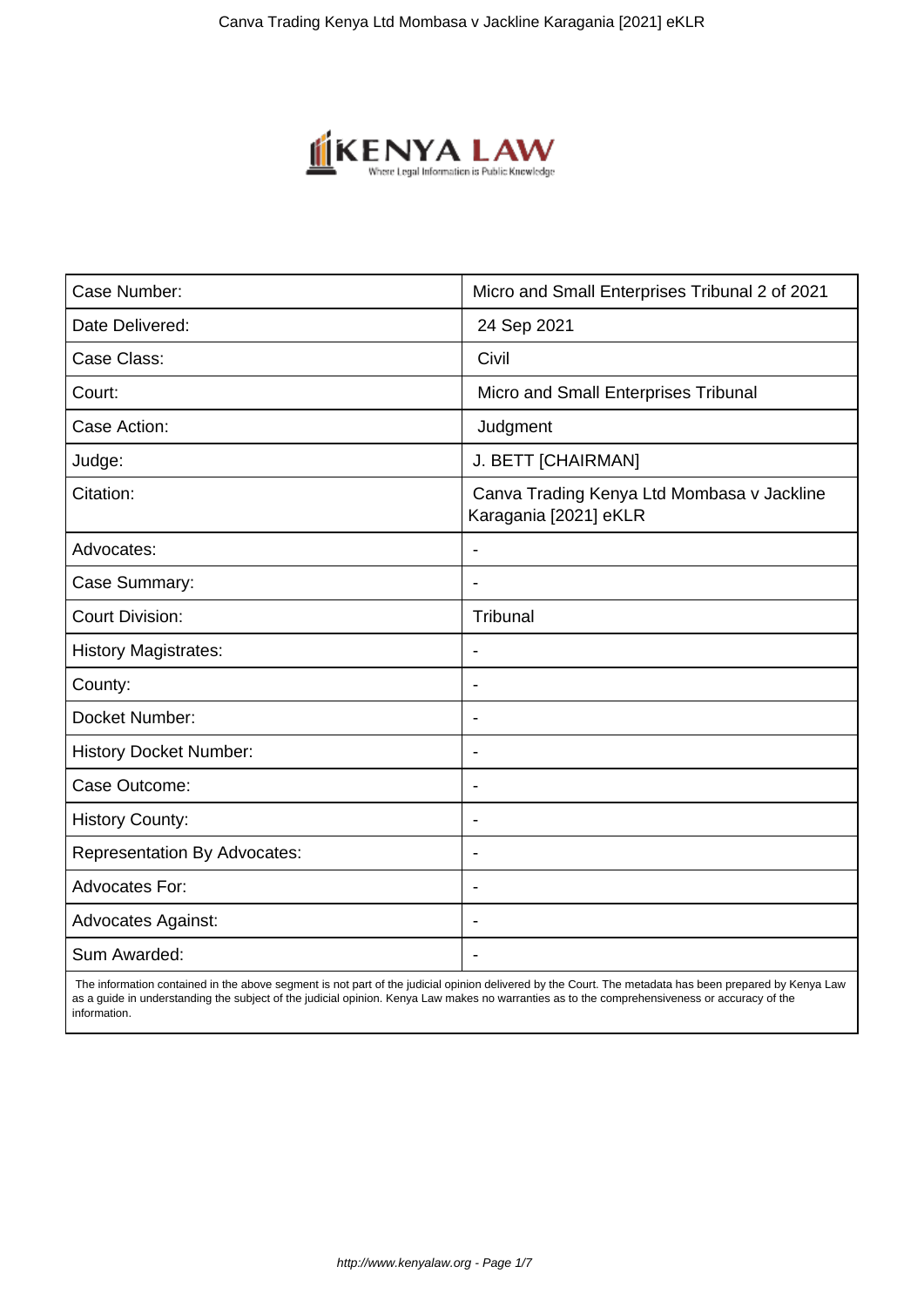## **REPUBLIC OF KENYA**

## **IN THE MICRO AND SMALL ENTERPRISES TRIBUNAL**

## **MSET MOMBASA No. 2 OF 2021**

**CANVA TRADING KENYA LTD MOMBASA....................................................CLAIMANT**

## **VERSUS**

**JACKLINE KARAGANIA........................................................................................RESPONDENT**

## **JUDGEMENT**

## **INTRODUCTION**

**1.** This claim dated 29<sup>th</sup> April 2021, was filed under Certificate of Urgency at the Tribunal's registry in Mombasa Law courts. The Claimant, Canva Trading Kenya Limited Mombasa was represented by the Managing Director Ms Eunice Okal who described the Claimant as "a small & micro finance giving soft loans to small business to buy motorbikes for riders on hire purchase. The claim was for recovery of Ksh132,000/= being the accumulated amount of loan, accrued interest and penalties, incurred by the Respondent who borrowed Ksh55,000/= and failed to re-pay.

**2.** The respondent is referred to as a businesswoman hailing from Nairobi county.

**i.** Hearing notice to both parties herein was issued on 24<sup>th</sup> June 2021for1<sup>st</sup> July 2021 at Mombasa Law courts.

ii. The cause did not proceed on 1<sup>st</sup>July 2021 as neither the respondent nor her representative attended thecourt, thematter was however slated for mention on 13<sup>th</sup> July 2021 where compliance of orders was confirmed and hearingdate was fixed.

3. The matter had to proceed by way of formal proofas Tribunal was convinced that it was proper in the circumstances to allow the matter to proceed since the claimant had sufficiently demonstrated to the Tribunal that she had made every effort to duly serve the Respondent to make her aware of the existence of the Claim as well as the hearing notice and date.

## **THE CLAIMANT'S CASE**

4. The Claimant avers that the Respondent applied for a soft loan of **Ksh55,000/=**from the Claimant, the **Canva Trading Kenya** Ltd which was approved and disbursed on  $10^{th}$ October 2020. The Respondent was to repay by  $17^{th}$ December 2021.

5. In addition, the Claimant avers that the loan was disbursed to the Respondent subject to a charge of 20% interest per month. Further, that as at the time of filing this claim the Respondent had not repaid the loan as per the payment schedule, thus attracting interest and penalties to a tune of **Ksh132,000/=.**

6. She finally submitted that the Claimant is entitled to costs of this Cause as it had incurred more expenses while trying to locate the Respondent to serve him with the claim.

## **ISSUES FOR DETERMINATION**

7. Arising from the claim and the oral evidence at the formal proof hearing, the following issues presented themselves for the determination by this Tribunal;

a) Whether the Respondent was served with the claim.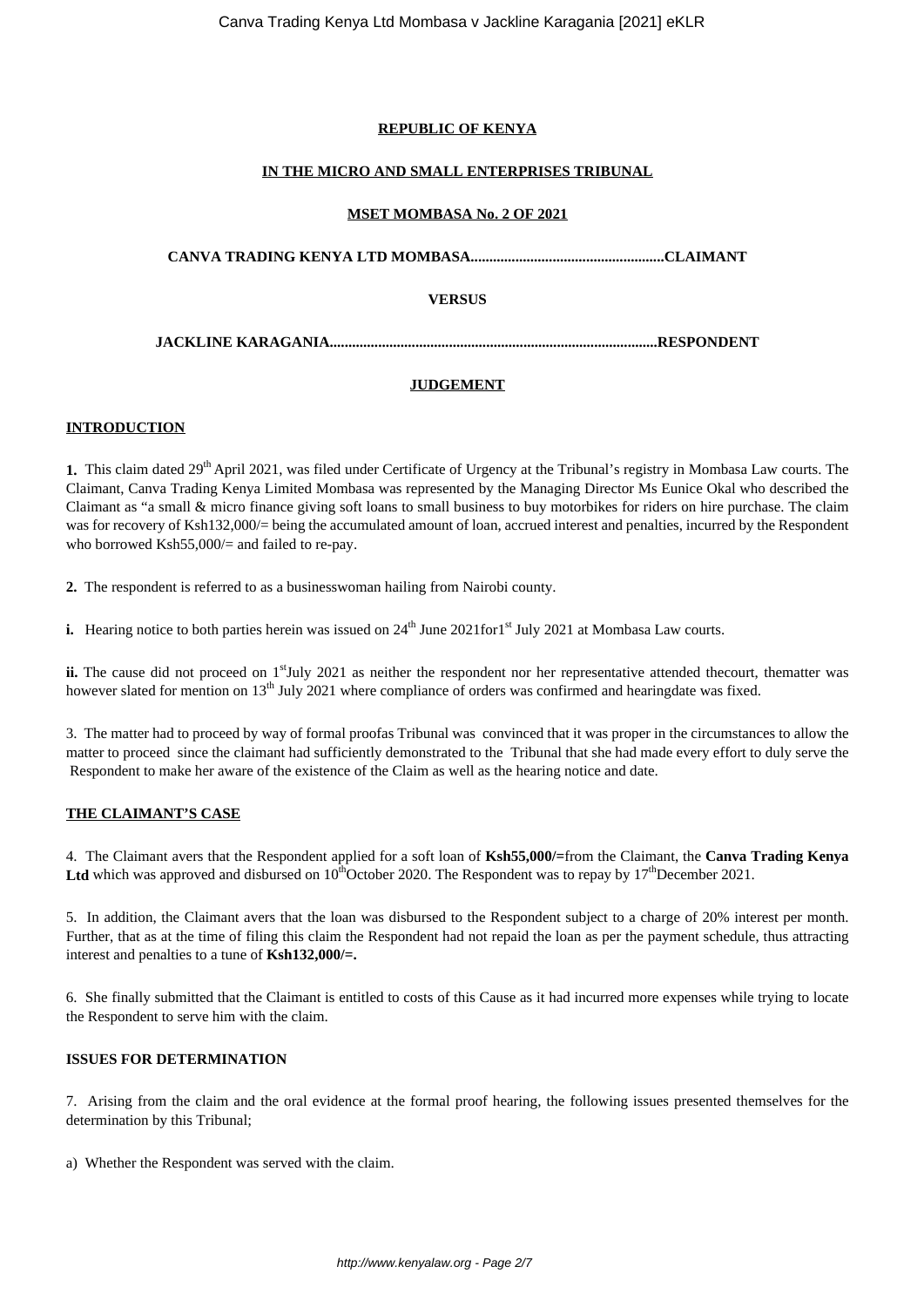b) Whether the Respondent obtained a loan of Ksh. 55,000/= from the Claimant.

c) Whether the **20%** interest charged by the Claimant on the borrowed amount of **Ksh55,000/=** was justified.

d) Whether the Claimant Canva Trading Kenya Limited-Mombasa was entitled to demand as it did the **Ksh132,000/=** being the principal sum, accrued interests and penalties charged on the borrowed principal sum of **Ksh55,000/=.**

e) Who bears the cost of this claim"

## **DETERMINATION AND FINAL ORDERS**

## **The right to be heard**

8. The first issue is whether the Respondent was granted the right to be heard. The Tribunal grappled with this issue as it is a Constitutional right for the Respondent to be accorded the right to be heard.

9. The Tribunal notes that the Claim was served upon the Respondent. Further, the hearing notice was also served upon the Claimant. The Respondent however did not file the Response nor attended the hearing of the suit. No explanation was given for failure to file the Response. Further, no explanation was given for failure to attend the hearing of this suit by the Respondent or his Representative.

10. The Tribunal heard from Ms Eunice that she had made numerous calls upon the Respondent. She told this tribunal how she sought the assistance of the guarantor as well as the brother of the respondent to urge the Respondent to file the Response and to attend the court on diverse dates when called upon all in vain.

11. The Tribunal underscores the right to be heard as was held by the Supreme Court of India in *Sangram Singh v Election TribunalKoteh***1955 AIR 425**thus:-

*"[T]here must be ever present to the mind the fact that our laws of procedure are grounded on a principle of natural justice which requires that men should not be condemned unheard, that decisions should not be reached behind their backs, that proceedings that affect their lives and property should not continue in their absence and that they should not be precluded from participating in them. Of course, there must be exceptions and where they are clearly defined they must be given effect to. But taken by and large, and subject to that proviso, our laws of procedure should be construed, wherever that is reasonably possible, in the light of that principle."*

12. Every party in a case has a right to be heard and subsequently, that right should not be denied unless there are very good reasons for doing so. The Tribunal having considered the facts and prevailing circumstances set the suit for formal proof hearing on 3<sup>rd</sup> September 2021. The Tribunal was convinced that Respondent was served with the claim and was accorded reasonable time to file and serve the Response. It cannot therefore be said that the Respondent was denied the Constitutional right to be heard.

**13.** In allowing this suit to proceed to formal proof hearing, the Tribunal was also guided by the Constitutional principles of the right to be heard and the reasoning of the appellate court in *James Kanyiita Nderitu & Another [2016] eKLR*, where the Court of Appeal stated as follows:

*"From the outset, it cannot be gainsaid that a distinction has always existed between a default judgement that is regularly entered and one which is irregularly entered. In a regular default judgement, the defendant will have been duly served with summons to enter appearance or to file defence, resulting in default judgment.*

**14.** This point is further emphasised by *Ojwang, J (as he then was) in Mungai –vs- Gachuhi and Another [2005] eKLR* c**ited** with approval in the case of**Signature Tours & Travel Limited -V- National Bank of Kenya Limited** [2017] eKLR **when he stated as follows:** 

"**a court decision stands as a final decision only when a proper hearing has taken place and the parties and those who ought**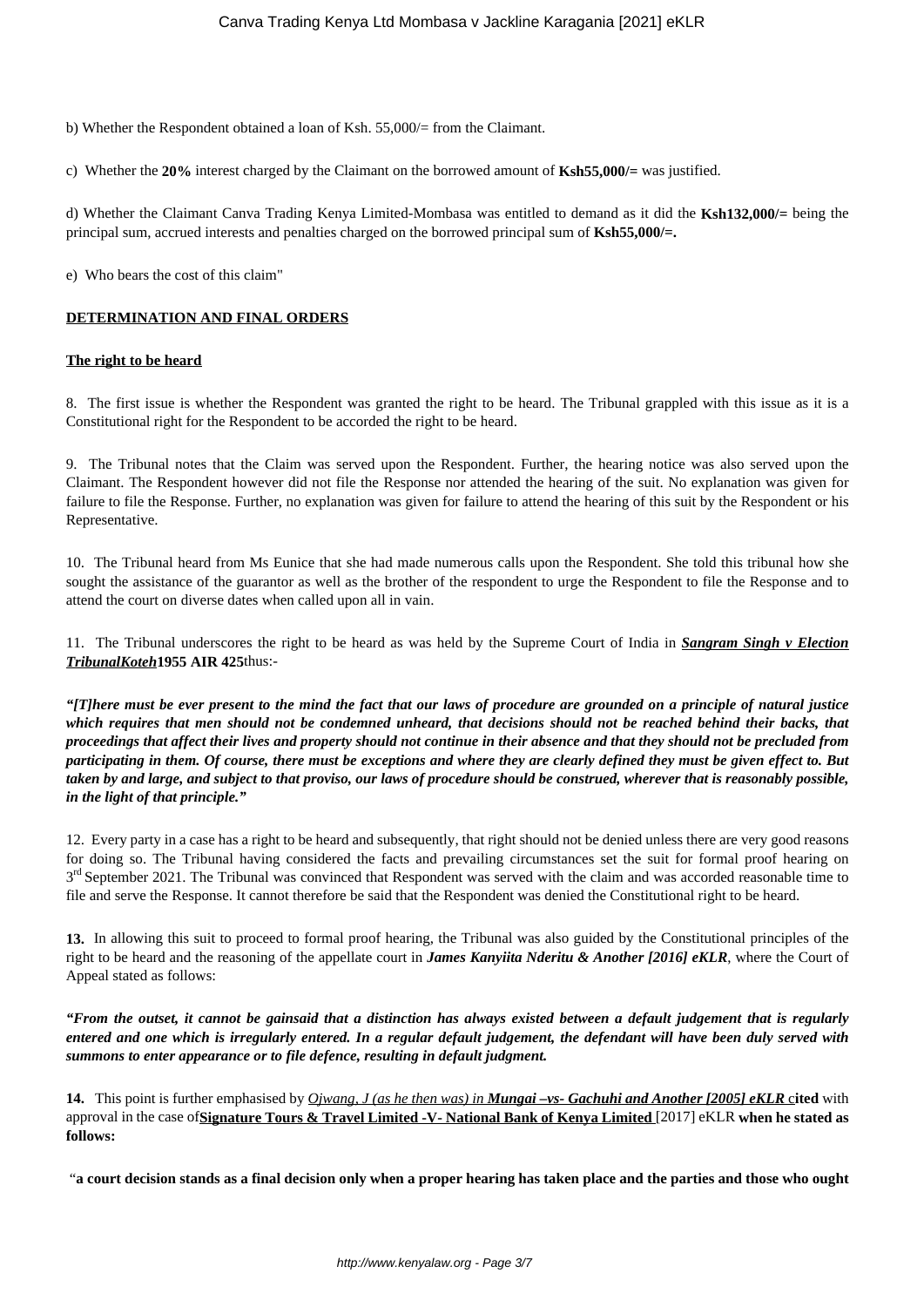**to be enjoined as parties have been fully heard and their representations concluded, unless they elect to forgo the opportunity."**

15. The Tribunal is guided by the Constitutional principles of the right of a party to be heard while noting that this right should not create injustice and prejudice to others. Having found that there was proper service and that there was no justification for the failure to file the Response and attend the hearing of the suit, the Tribunal was convinced that it was proper and justifiable in the circumstances to allow the matter to proceed to formal proof on  $3<sup>rd</sup>$ Septemebr 2021.

#### **Loan advanced**

16. As to whether the Respondent obtained a Ksh. 55,000/= loan from the Claimant, the Claimant relied on a loan agreement dated 12<sup>th</sup>October2020. The agreement was signed by the Respondent on 12<sup>th</sup>October 2020. Other terms of the contract including the 20% interest rate payable per month were set out. The form was marked in red ink "*disbursed 55,000/=*." No evidence was presented to the contrary. We therefore find that the Claimant granted the Respondent a loan facility of Ksh. 55.000/ $=$ .

#### **Interest charged**

17. The Tribunal while considering the claim herein and the Respondent's reply was concerned that the principal sum of Ksh.55,000/= advanced on 10<sup>th</sup>October 2020 had attracted interest and penalties to the tune of Ksh. 132,000/= in 5months. In **Pius Kimaiyo Lagat v Co-operative Bank of Kenya Limited** [2017] eKLR, the Court of Appeal was confronted with a related challenge and ruled thus:

**"There is a perennial vexing nightmare for borrowers who take a relatively small loan from a lending institution, but few years down the line, the institution drops a bombshell of a demand for the immediate payment of a colossalsum, literally bankrupting the borrower, if not confining him/her to a hospital bed due to depression. The main bones of contention are invariably; uncertainty of lending terms and documentation, fluctuating rates of interest, penalty interest, default charges, interests on arrears, additional interest,commissions,bank charges,Bank statements or lack of them,among others which may or not have been part of the written contract"**

**18.** We have perused through the statement of claim, the attached application form which contains the loan agreement. The relevant part is paragraph 6 titled "LOAN AGREEMENT" with the following relevant clauses:

*a) "(1) In pursuance of the said agreement and in consideration of the promises of the agreement and of the loan application form duly filled by the borrower and whose details have been duly approved by the lender and annexed as a schedule hereto, the lender HEREBY ADVANCES the borrower the sum of Ksh. 30,000/= (hereinafter referred to as the loan amount receipt whereof hereby acknowledged.*

*b) (2) The loan amount is subject to interest being charged at a flat rate of 20% per month.* 

*c) (8) I hereby authorise Canva Trading Ltd to deduct the fee from the loan request and disburse the balance."* 

19. The agreement was signed by Respondent on  $10^{th}$ October 2020. It is believed the Respondent therefore received Ksh. 55,000/=.

20. Our reading of the agreement is that the Respondent was bound to pay **20%** interest on the loan per month. However, on the face of the Loan agreement and Loan application, we are unable to find the time limit of the defaulting party's' interest rate accrual. We also take note that the interest on the principal sum has increased exponentially and stood at Ksh. 132,000/ $=$  against the principal sum of Ksh. 55,000/= in 5 months.

21. The Tribunal notes that whereas it *is not for the court to rewrite a contract for the parties*, where a contract between parties is exploitative, courts have not been shy to interfere as held by the Court of Appeal in the case of **National Bank of Kenya Ltd Vs.PipeplasticSankolit (K)LtdCivil Appeal No.95 of 1999.** The court held as follows:

**"a court of law cannot rewrite a contract with regard to interest as parties are bound by the terms of their contract.**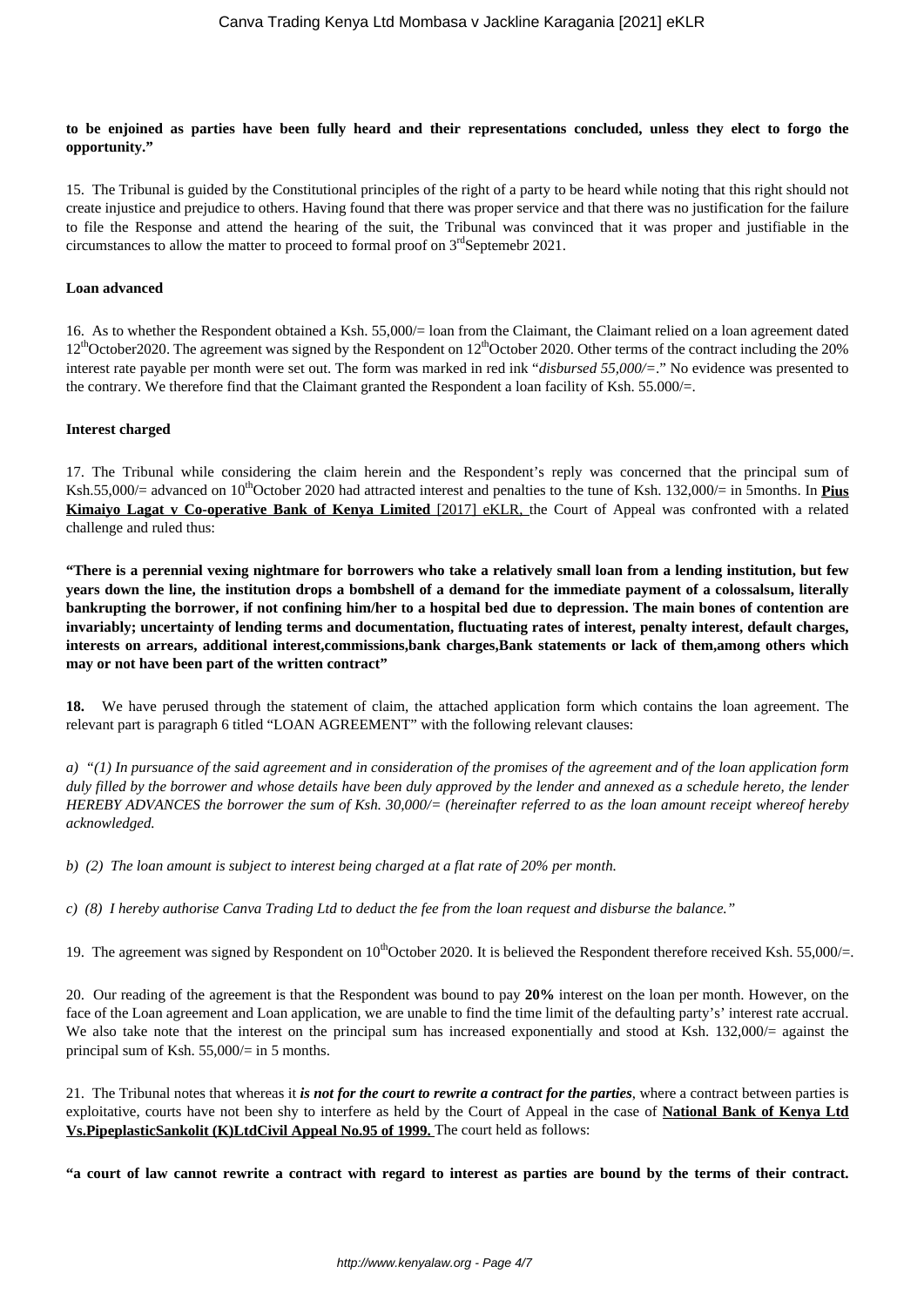#### **Nevertheless, courts have never been shy to interfere with or refuse to enforce contracts which are unconscionable, unfair or oppressive due to procedural abuse...."**

22. We hold the view that whereas the parties are bound by their agreements and terms thereto, such terms should apply in accordance with the law and where it is determined to be unfair, unconscionable and oppressive, we should not hesitate to re-state the law so as to protect the interest of the parties and by extension advance the public interest.

23. We therefore find that the interest chargeable without clarity on time limit upon the determination that the loan is nonperforming is unmerited. In the case of **Danson MuriukiKihara-v-Amos KuthuaGatungo (2012) eKLR,** the court addressed a related issue thus:-

**"the plaintiff/appellant filed a claim for Ksh.40,000/=plus interest at 50% per month. The matter proceeded to full hearing and the learned trial magistrate entered judgement for Ksh 40,000/= plus cost and interests at court rates. Theappellant appealed against the Judgement on ground that the interest payable was reduced from 50% per month to court rates. The court held that the interest rate of 50% was unconscionableand upheld the decision of allowing interest at Court rates."**

24. Thus, clearly showing that the Court can interfere even where parties have agreed on a rate of interest as long as it is shown that the rate is illegal, unconscionable or oppressive. We therefore find that the parties were at liberty to agree on the interest rate chargeable for a determinable period of time and that once the loan is non performing, it shall be subject to the limitations set out under the *in duplum rule.* 

#### **Amount due and interest payable**

25. As regards the third issue, the Tribunal was concerned by the finding that theRespondent's debt rose exponentially from the principal sum of **Ksh55,000/=** to the current **Ksh132,000/=**before this claim was filed.

26. It was apparent that the Claimant demanded more than 2 times the principal amount borrowed by the Respondent.

27. Therefore, in order to make a just determination of this issue, the Tribunal had to rely on the principles of lending by financial institutions drawn from Section 44A of the Banking Act which provides statutory application of the *Induplum rule.* For clarity, we cite the Court of Appeal in **Kenya Hotels Ltd Vs. Oriental Commercial Bank Ltd (Formerly Known as Delphis Bank Limited) (2019)** eKLR,which stated that the rule is to the effect that interest ceases to accumulate upon any amount of loan owing once the accrued interest equals the amount of loan advanced....''

28. It was observed by the Court of Appeal that the principle of *Induplum* has been applied by the courts with reasonable degree of consistency citing the following cases;

## **1) Lee G. MuthogaV.Habib Zurich Finance (K) Limited (2016)**

2) **Mwambeja Ranching Company limited & another V.Kenya National Capital Corporation (2019)eKLR**, just to cite a few where the In duplum rule has been invoked.

**29.** Similarly, in the most recent case, the Court of Appeal in **Housing Finance Company of Kenya Limited v ScholarsticaNyaguthii Muturi & Another [2020] e KLR reiterated the application of the rule thus:** 

**"As we have shown section 44A of the Banking Act came into force on the 1st May, 2007. That provision of law sets up the maximum amount of money a banking institution that grants a loan to a borrower may recover on the original loan. The banking institution is limited in what it may recover from a debtor with respect to a non performing loan and the maximum recoverable amount is defined as follows in section 44A(2):***"***The maximum amount referred in subsection (1) is the sum of the following –**

a) **The principal owing when the loan becomes non -performing;**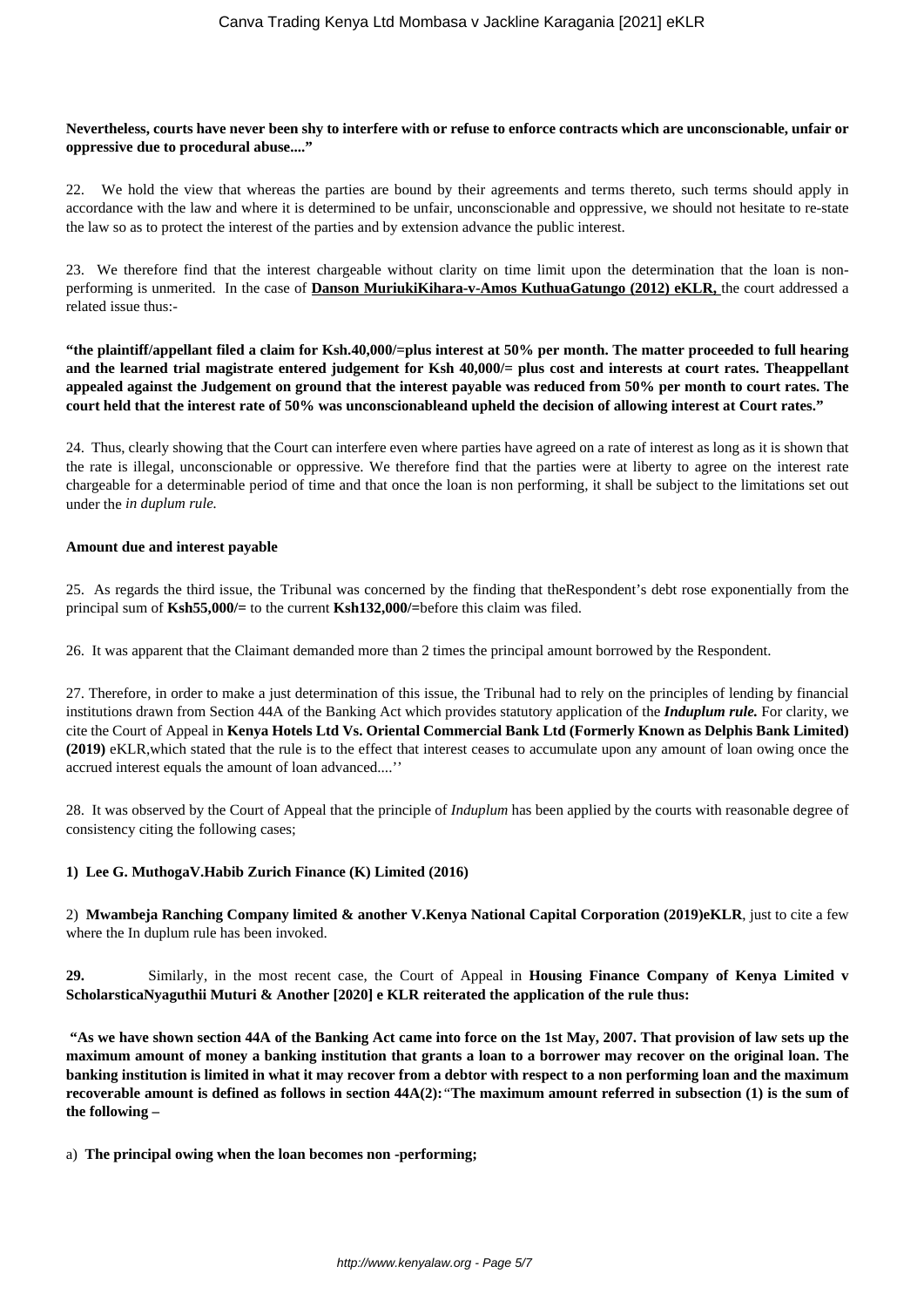b) **Interest, in accordance with the contract between the debtor and the institution, not exceeding the principal owing when the loan becomes non- performing; and**

**c) Expenses incurred in the recovery of any amounts owed by the debtor.**

**By that provision if a loan becomes non -performing and the debtor resumes payment on the loan and then the loan becomes non performing again the limitation under the said paragraphs shall be determined with respect to the time the loan last became non performing."**

30. The rationale for this rule is therefore to safeguard the interests of the parties against any form of injustice, oppression or exploitation as they perform their contractual obligations. Despite their right to freely contract, they must at all material times put themselves into an inquiry on the existence and the potential application of the rule.

31. An analysis of the foregoing rule and its safeguards, leads the Tribunal to make a determination of this claim guided by the provisions of S.44A of the Banking Act which sets the maximum amount of money a banking institution that grants a loan to the borrower. The Claimants by their own description consider themselves small and micro finance institution, we are of the considered view that the Claimant herein should also abide by the *Induplum* rule as required of any financial institution.

32. This Tribunal is therefore persuaded that the Claimant is not entitled to the ksh.132,000/= since this amount is more than double the principal amount it disbursed to the Respondent. The Tribunal is equally persuaded that the 20% interest rate chargeable is only applicable for a determinable period subject to the *in duplum* rule set out above.

### **Costs**

33. On the issue of costs, the Tribunal notes that the Claimant has encountered considerable cost in sustaining this claim. We find that it is fair and just to award costs to the Claimant.

#### **Orders**

34. Flowing from the findings, we find that in the interest of justice, the Respondent should pay the Claimant:-

a) Principal sum of Ksh. 55,000/=

b) Interest on (a) above of Ksh. 55,000/=

c) Costs of the suit of Ksh  $10,000/$ 

Those then are the Orders of the Tribunal.

## **DATED DELIVERED AND SIGNED ON THIS 24TH DAY OF SEPTEMBER 2021**